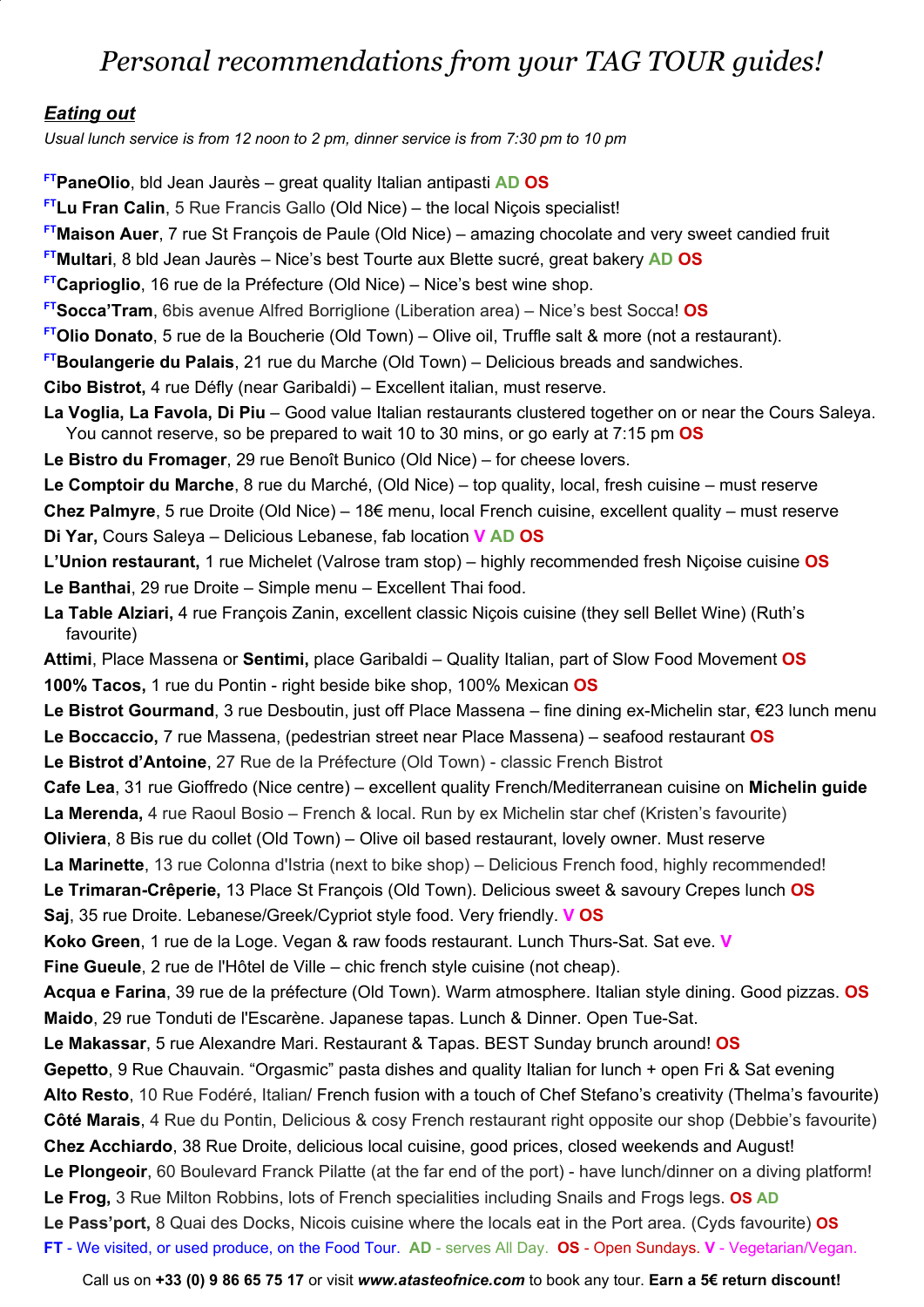### *Niçois Specialities*

**At a restaurant** – Petit Farcis, Panisse, Socca, Vegetable Beignets, Daube Niçoise, Salade Niçoise, **Ratatouille** 

**From your local boulangerie** – Pan Bagnat, Tourte aux Blettes sucré, Tourte aux Blettes salée, Pissaladière

### *Smoothie/juice bars*

**The Healer**, 16 Bld Jean Jaurés. Tues-Sat. **Badaboum**, 11 rue François Guisol. Lunches too. Open for dinner Fri & Sat **V**

### *Gelatos/Ice cream*

*(Closed during the winter months)*

**FTRoberto Ier**, 10 rue du Marche and Place Central (Old Town) – Best Italian Gelato in central Nice!! **Glacier Arlequin Gelati**, 9 ave Malaussena – Excellent Gelato place near Liberation market! **Gelateria Garibaldi**, 54 Avenue de la République, 06300 Nice - good value gelato near place Garibaldi

### *Nightlife and cafés*

**Rue de France/Massena** – bars in touristy area, e.g. Cote Lounge (nice apèro), La Havane (Cuban bar, salsa dancing, food so-so)

**Rue Bonaparte** (the Port) – a bit off the tourist trail, up & coming local bars and places, Deli bo – great lunch, Gossip bar

**Quai des Etats Unis** - some seafront bars like Movida, nice ambience and sea views

**FTPub St Riquiers**, 24 rue Benoit Bunico. Excellent and friendly local bar with a boule court in the basement! **FTNOMAD,** 3 Place Saint-François, a local's bar, friendly service.

**Hobo Coffee** (café), 5bis rue Sainte-Reparate. Cosy place with **filter** coffee.

**Cafe Brasilia,** 8 rue Bonaparte – Good coffee (closed Sundays and Mondays)

**Au Fût et à Mesure,** 2 rue Jules Gilly – good/wide selection of beers

**AKATHOR**, 32 Cours Saleya, Old Nice – Scandinavian bar, great terrace, live music inside

**The Snug**, Old Nice, 22 rue Droite – enjoy good banter over a drink in an Irish bar.

**Master Home,** 11 rue de la Préfecture- enjoy some nibbles with a drink, live music most evenings.

**Ma Nolan's**, Old Nice, just off the Cours Saleya – watch sport, live music – another Ma Nolan's at the port

**Wayne's Bar**, 15, rue de la Préfecture, Old Nice – Expat bar. Happy hour is until 8 pm, live music

**Les Distilleries Idéales**, 40 rue de la Préfecture, Old Nice – rustic French bar

**Pompei (Le Bulldog Pub)**, 16 rue de l'Abbaye – go after closing time. Or **Blue Whales** , 1 rue Mascoinat **El Merkado,** 12 rue Saint François de Paule (near Opera) – tapas bar with great live music and drink selection **Shapko**, 5 rue Rossetti (Old Nice) – great jazz and music bar

**Le Negresco**, 37 Promenade des Anglais – grab a Café Negresco and don't forget to go to the bathroom! **Beer District,** 13 rue Cassini – great place if you like your beers. Always something different.

**La Part des Anges**, 17 rue Gubernatis. Wine bar – one of the best in town.

### *Other useful people to know…*

**Bag Guys**, Place Rossetti (Old Town). Leave your bags in a secure place. **Bike Rental** – ASK US!

## *Fun and Interesting half day or day trips*

**Buses:** for Monaco, Villefranche, St Jean Cap Ferrat, stops are changing due to work in the port. Normally, they leave from near Place Garibaldi 1.50 € each way. Alternatively, buy a €10 ticket from Lignes D'Azur shop near place Garibaldi, gives you 10 rides at €1. Use the same ticket for multiple passengers, for the

Call us on **+33 (0) 9 86 65 75 17** or visit *www.atasteofnice.com* to book any tour. **Earn a 5€ return discount!**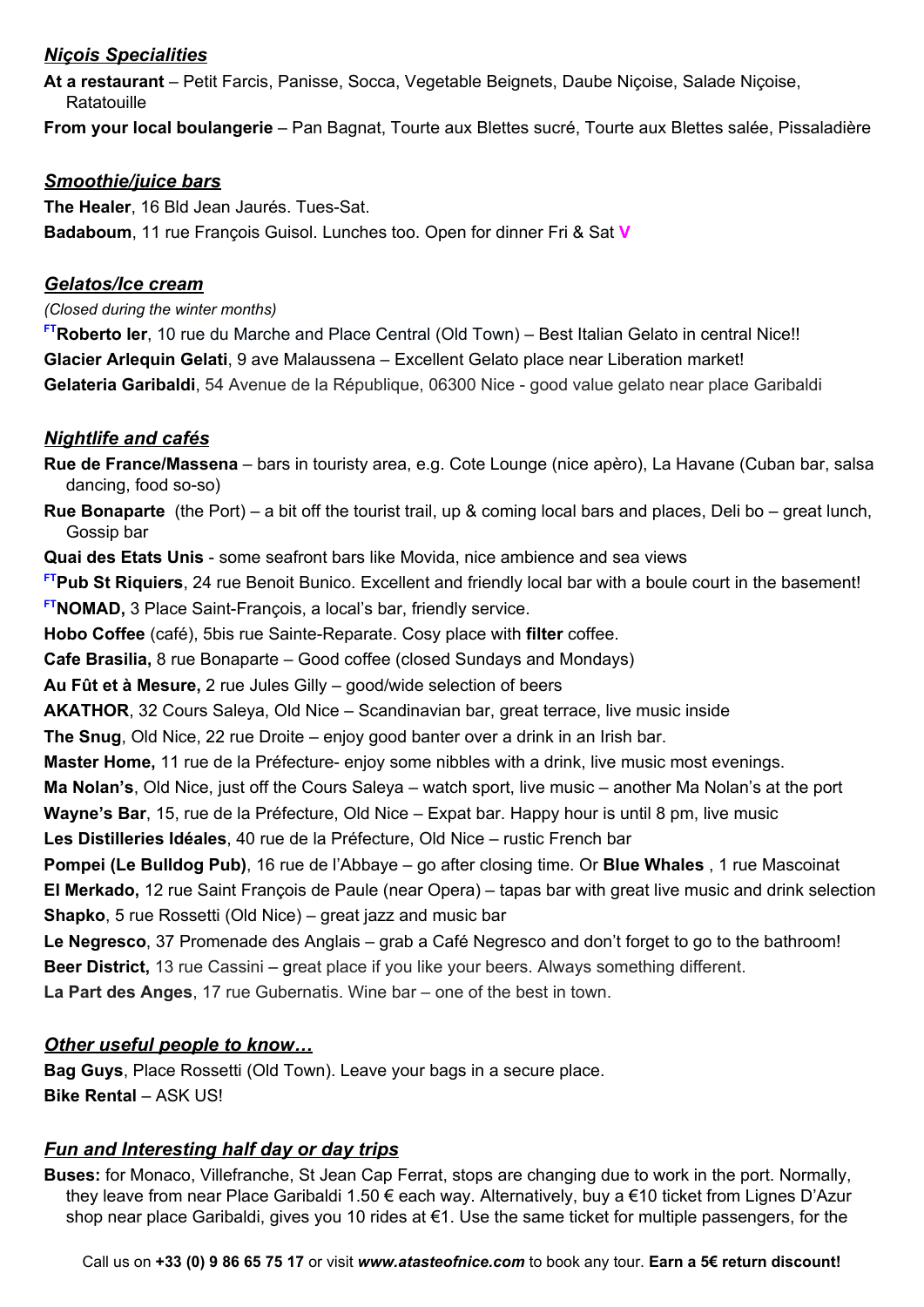tram and all buses in the county except the Airport buses. For **Eze** go to **bus station Vauban** (descend at Vauban tram stop, follow the tracks in direction away from Nice centre, take 1st right onto rue du Roquebilliere, the stop is at the roundabout, on the right). Buses not as frequent on Sundays and holidays.

- **Monaco** take no. 100 bus, or no 112 via Eze. ~1 hour journey. Bus leaves every 15 mins. Train is faster and about 7 € return. Dine in Monaco, however remember last train home leaves early. Or take a boat there from Nice Port from June to Sept. If driving, stop off at **La Turbie village** (see also la Tête du chien below) above Monaco, spectacular views of the principality. **Do our Ebike tour of Monaco monacobiketours.com**
- **Villefranche** stop off here for breakfast/lunch on the way to Monaco, it is a pretty little colourful town with a sandy beach. Take bus no 15 or no. 100 or get the train.
- **St Jean Cap Ferrat** get bus no. 15, get off at Port St-Jean-Cap-Ferrat. A quaint village with many houses for the rich and famous. You can take a stunning 2km flat walk all along the cap starting from Paloma Beach (from the village, walk up past the hotel La Voile d'Or and it's the next beach). We also recommend **Villa Ephrussi de Rothschild** – amazing gardens, a little piece of paradise!
- **Cap d'Ail – Plage de la Mala** beautiful beach, stoney. Get the train there (last stop before Monaco). There are many steps down to the beach (not stroller friendly). Watch the sunset over Cap Ferrat!
- **Eze** Beautiful medieval village 30 mins bus journey from Nice, get bus 82 or 112 (112 not running Sun). 2 hours is sufficient to visit the village. Visit the perfume factory, touristy with a shop at the end but interesting. Feeling sporty? Take a steep hike down to the village below called Eze-sur-Mer, about 1.5 hours long, amazing sea views. Continue to Monaco on bus 112.
- **Antibes** take the train (20 mins) or cycle (1 hr) on the coastal road. Lovely Provençal style coastal town, with lots of restaurants and shops and a nice marina – the largest yachting harbour in the mediterranean!
- **Juan les pins** best sandy beaches between Cannes and Nice. Seaside resort atmosphere and shopping open 'til midnight. Take the train or combine with Antibes.
- **Cannes** take the train, about 45 mins journey, visit the promenade, beaches, marina and old town. Get ferry to the relaxing islands **"Les Iles de Lerins"** – visit the 1 500 year old Cistercian Abbey on Île Saint Honorat.
- **St Paul-de-Vence** Great museum (Fondation Maeght), many quality art galleries and pretty shops in a medieval hilltop village. Go by car or tram line 2, then bus 400 from Parc Phoenix - 1,5 hrs in total.
- **Entrevaux** A medieval village, complete with a real drawbridge, deep into the mountains. About 60 km from Nice. You can take the Train des Pignes from the Gare du Sud, about 10 minutes' walk behind the main train station Nice-Ville, or from the "Liberation" tram stop.
- **St Tropez** avoid doing by car during the main season. Take a boat trip from the port of Nice, 2.5 hrs one way, daily during July and August, no service October - May. Alternatively, get the train to St-Raphael, then get a ferry to St Tropez.
- **Cimiez** in Nice get no. 5 bus from Masséna/Guitry (behind Galeries Lafayette). Get off at the **Chagall Museum** first, then continue to the **Matisse Museum**, see Queen Victoria's hotel Regina (now apartments), Roman ruins, a monastery and a pretty park full of olive trees. The museums are closed Tuesdays.
- **Day trip to Italy** catch a train to San Remo or Bordighera, change at Ventimiglia
- **Valbonne, Biot or Grasse** pretty quaint villages within easy driving distance. **Car required**
- **Mountains** the hidden aspect of the French Riviera discover total wilderness within one to two hour's drive! Go to Utelle for a walk and have lunch at the monastery at la Madone d'Utelle. **Car required**
- **LaTête de Chien** look down on the rich & famous in Monaco! Drive to La Turbie, then head right for Cap d'Ail, then left after 300 m, signposted "Route de la Tête de Chien". Park at the end of the road by an observatory and walk through a tunnel out onto the rock. **Car required**

**BEWARE OF PICKPOCKETS**, they are everywhere (public transport, town, restaurants, beaches...) **Police Nationale:** make a declaration in English – 1 av Maréchal Foch **Phone numbers in case of credit card theft:** +33 (0) 892 705 705, American Express: +33 (0) 892 68 32 08

**EMERGENCY SOS Number from a mobile phone in Europe: 112** (Fire, Theft, Medical Emergency)